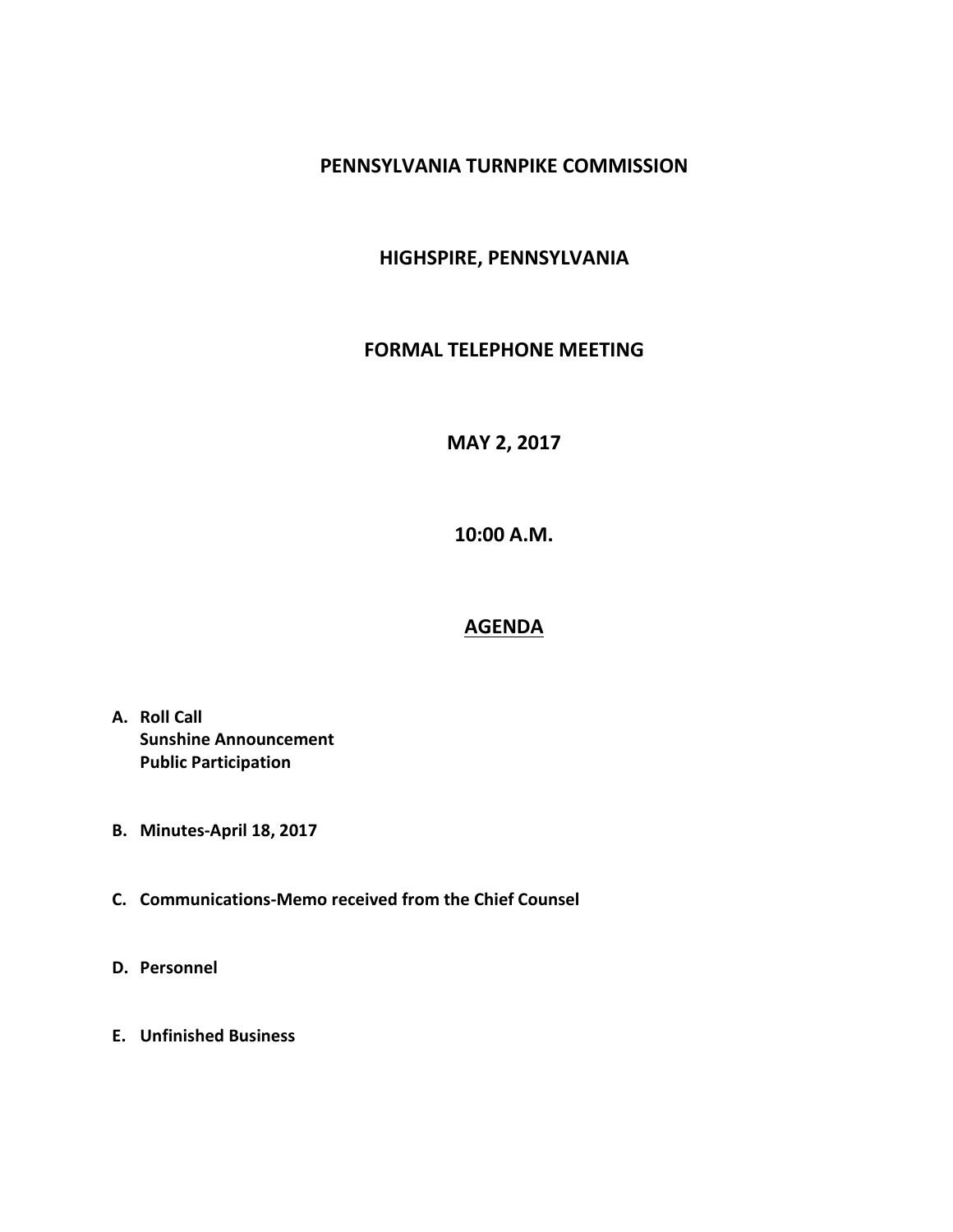**FORMAL AGENDA-MAY 2, 2017 Page 2 of 4 F. NEW BUSINESS**

- **1. Approve the issuance of the Pennsylvania Turnpike Commission's variable and/or fixed rate Turnpike Revenue Bonds in an aggregate principal amount not to exceed \$500,000,000 (based on par amount) in one or more series or subseries, taxable or tax-exempt, for the purpose of financing (1) the costs of various capital expenditures for the Pennsylvania Turnpike System set forth in the Commission's current Ten Year Capital Plan, including any amendment thereto, or any prior Capital Plan including, but not limited to, the reconstruction of roadbed and roadway, the widening, replacing and redecking of certain bridges and/or the rehabilitation of certain interchanges and (2) the refunding of all or portion of certain outstanding Turnpike Revenue Bonds, in each case including funding necessary reserves, the cost of credit facilities and/or reserve fund credit facilities, and capitalized interest; authorizing the execution, delivery and distribution of the following: (1) one or more supplemental trust indentures for the bonds; (2) one or more preliminary official statements or preliminary private placement memoranda; (3) one or more official statements or private placement memoranda; (4) one or more purchase contracts or private placement agreements; (5) agreements for the provision of one or more credit facilities and/or reserve fund credit facilities and any related agreements; (6) one or more remarketing agreements; (7) one or more continuing disclosure agreements; (8) one or more interest rate swaps or other derivatives, or amendments to or terminations of existing interest rate swaps; (9) one or more escrow deposit agreements; and (10) any other necessary or appropriate documents or certificates; providing for the appointment of one or more co-bond counsel and disclosure counsel; appointing the co-financial advisors; providing for the appointment of one or more underwriters and/or other professionals; and making a declaration of official intent that the Commission be reimbursed from bond proceeds for certain expenditures paid prior to the issuance of such bonds; authorizing the taking of further action; repealing inconsistent resolutions; and declaring that this resolution shall be liberally construed.**
- **2. Approve the negotiation and execution of the Agreement and Amendments for the items listed in memos "a" through "d":**
	- **a. Settlement Agreement and Release in the case, Gibson v. PTC, and authorize payment of the settlement amount;**
	- **b. Amendment to our agreement with Alliant for COBRA administration and insurance brokerage services, exercising the option to renew the agreement for an additional year (September 24, 2017 – September 23, 2018); at an approximate cost of \$10,000.00;**
	- **c. Amendment to our Interagency Contribution Agreement with the Pennsylvania Department of Transportation (PennDOT) to execute an aerial easement (for the bridge structure) to enable PennDOT to receive federal reimbursement for its work (carrying SR 3020 over the Turnpike) necessary for the reconstruction of Bridge WB-308 at MP 28.01;**
	- **d. Easement Agreement and a Temporary Construction Easement with the Towamencin Municipal Authority for the Authority to install a sewer line through Commission owned surplus property in Montgomery County; at a payment by the Authority of \$1,894.74.**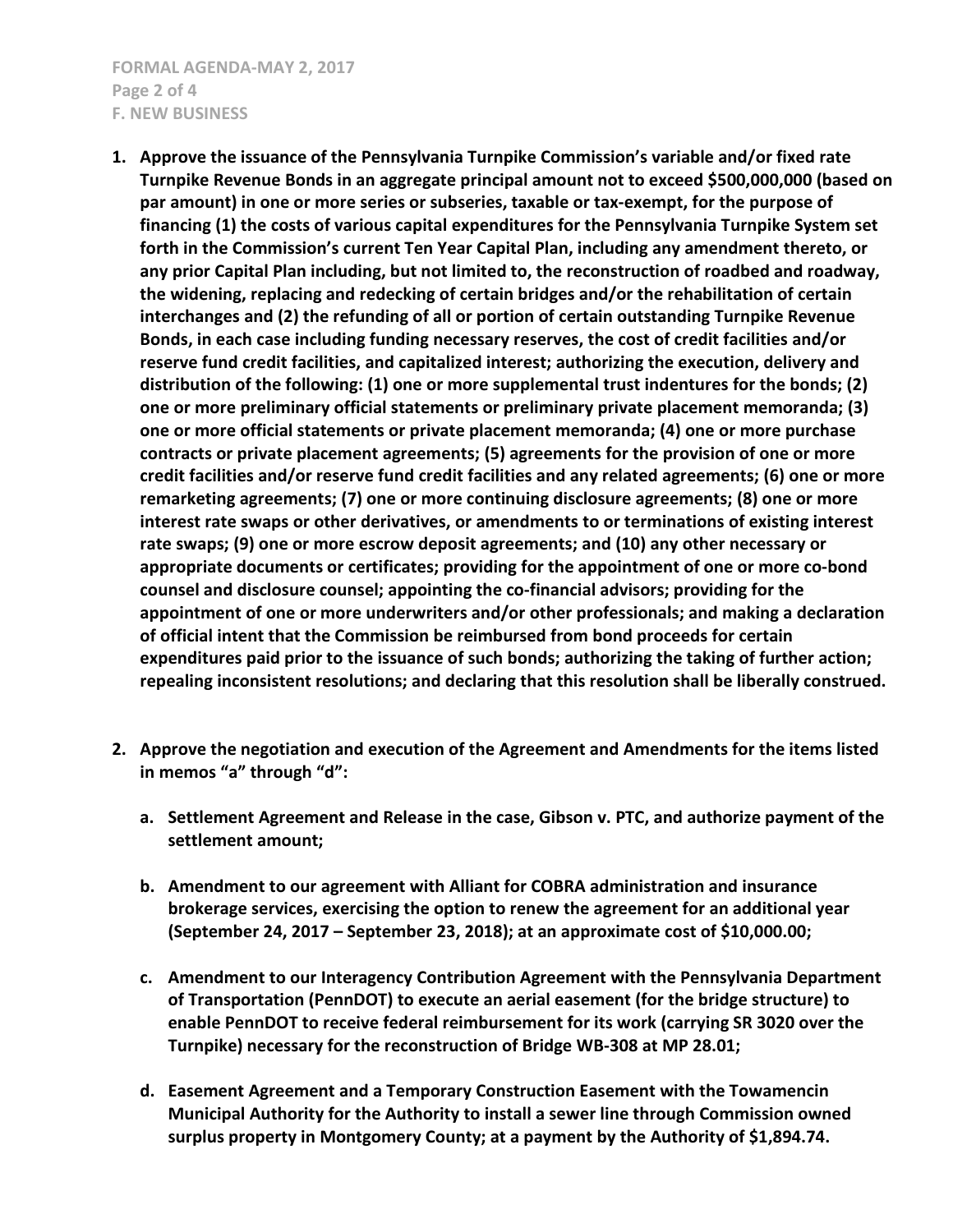- **3. Approve the Right-of-Way Requests for the items listed in memos "a" through "c":**
	- **a. Settlement of Right-of-Way #14135 (Wayne E. Bisbey), a total take parcel necessary for construction of the Southern Beltway, US 22 to I-79, by authorizing payment of \$231,500.00 to David K. Dernar, CPA, Executor of the Estate of Wayne E. Bisbey; authorize the appropriate Commission officials to execute the necessary settlement documents; and payment of the settlement funds to the property owner is contingent upon its execution of a Settlement Agreement and Full and Final Release as approved by the Legal Department;**
	- **b. Acquisition of Right-of-Way #7224-A (Larry G. & Mary L. Lederer), a total take parcel necessary for the total reconstruction project from MP A38.00 to MP A44.00 by authorizing payment of \$420,783.08 representing fair market value, pro-rated taxes, recording fees, housing supplement and closing costs to Fuller Brown Land Service, Escrow Agent; authorize the appropriate Commission officials to execute the Agreement of Sale and other documents that may be required for closing; authorize the payment of additional statutory damages as calculated by the Right-of-Way Administrator and approved by the Chief Counsel; and payment of damages to the property owners is contingent upon their delivery of a deed prepared by the Legal Department;**
	- **c. Acquisition of Right-of-Way #17745 (Paul Joseph & Kathleen Lynn Demnyan, II), a partial take parcel necessary for construction of the Southern Beltway, US 22 to I-79, by authorizing payment of \$2,503.38 representing fair market value and pro-rated taxes to Paul Joseph & Kathleen Lynn Demnyan; authorize the appropriate Commission officials to execute the Agreement of Sale and other documents as may be required for closing; authorize the payment of additional statutory damages as calculated by the Right-of-Way Administrator and approved by the Chief Counsel; and payment of fair market value to the property owners is contingent upon the delivery of a deed as prepared by the Legal Department.**
- **4. Approve the negotiation and execution of the Supplemental Agreements for the items listed in memos "a" through "e":**
	- **a. Supplemental Agreement #1 for open-end geotechnical engineering services with Earth, Inc., for an additional \$200,000.00 to respond to geohazards like slope failures and sinkhole occurrences; for a revised not-to-exceed amount of \$1,100,000.00;**
	- **b. Supplemental Agreement #1 for open-end geotechnical engineering services with Gannett Fleming, Inc., for an additional \$200,000.00 to respond to geohazards like slope failures and sinkhole occurrences; for a revised not-to-exceed amount of \$1,100,000.00;**
	- **c. Supplemental Agreement #1 for open-end design services with Tri-State Design and Development, Inc., for an additional \$100,000.00 to complete the design and protection of traffic for pavement repairs between MP M29.33 and MP M36.05; for a revised not-to-exceed amount of \$1,000,000.00;**